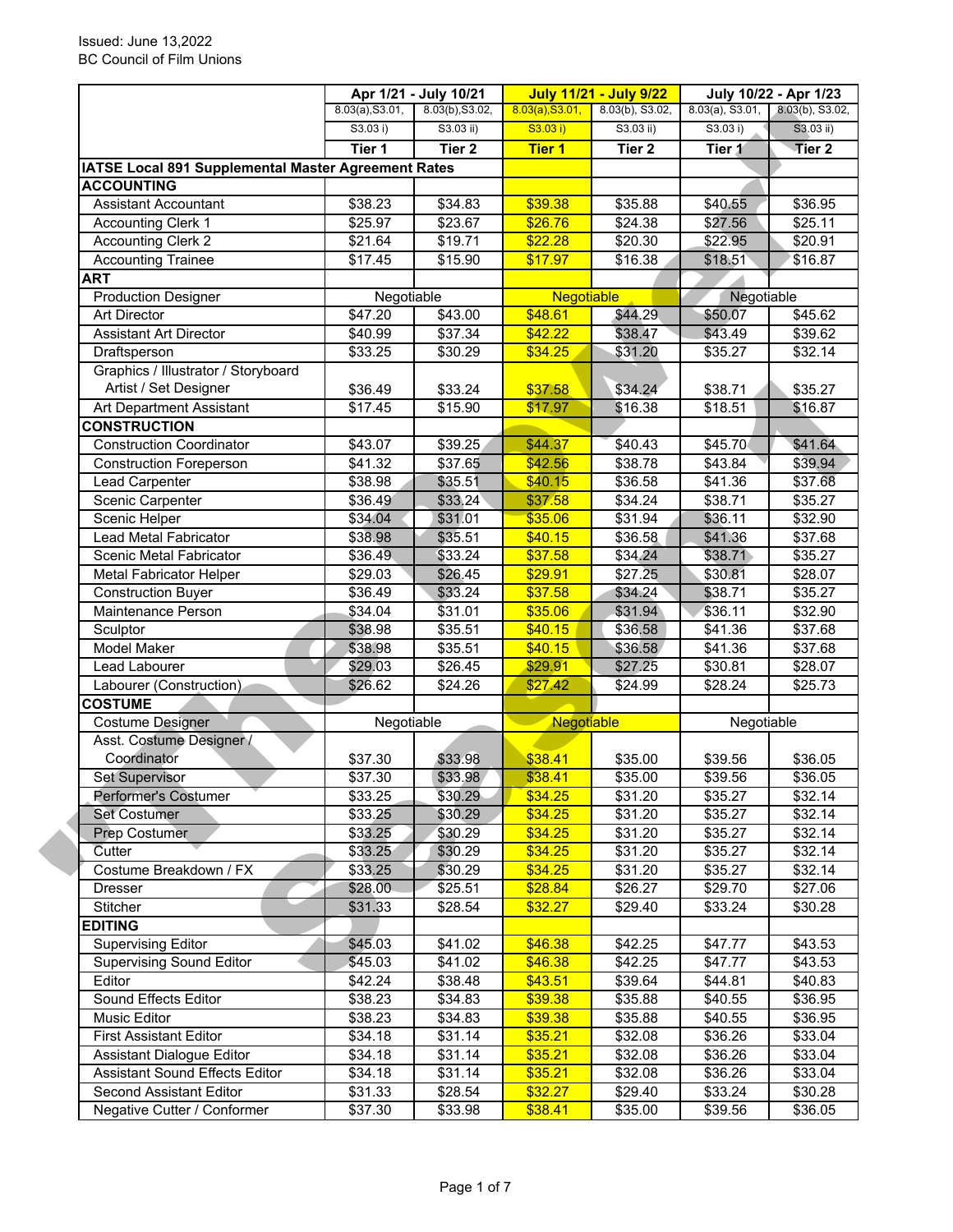|                                                                                                                                           |                     | Apr 1/21 - July 10/21 | <b>July 11/21 - July 9/22</b> |                 | July 10/22 - Apr 1/23                 |                     |
|-------------------------------------------------------------------------------------------------------------------------------------------|---------------------|-----------------------|-------------------------------|-----------------|---------------------------------------|---------------------|
|                                                                                                                                           | 8.03(a), S3.01,     | 8.03(b), S3.02,       | 8.03(a), S3.01,               | 8.03(b), S3.02, | $8.03(a)$ , S3.01, $8.03(b)$ , S3.02, |                     |
|                                                                                                                                           | S3.03 i)            | S3.03 ii)             | S3.03 i)                      | $S3.03$ ii)     | S3.03 i)                              | $S3.03$ ii)         |
|                                                                                                                                           | Tier 1              | Tier <sub>2</sub>     | <b>Tier 1</b>                 | Tier 2          | Tier 1                                | Tier 2              |
| IATSE Local 891 Supplemental Master Agreement Rates (continued)                                                                           |                     |                       |                               |                 |                                       |                     |
| <b>FIRST AID / CRAFT SERVICE</b>                                                                                                          |                     |                       |                               |                 |                                       |                     |
| First Aid / Craft Service                                                                                                                 | \$38.23             | \$34.83               | \$39.38                       | \$35.88         | \$40.55                               | \$36.95             |
| <b>First Aid</b>                                                                                                                          | \$31.33             | \$28.54               | \$32.27                       | \$29.40         | \$33.24                               | \$30.28             |
| Craft Service                                                                                                                             | \$29.03             | \$26.45               | \$29.91                       | \$27.25         | \$30.81                               | \$28.07             |
| <b>GREENS</b>                                                                                                                             |                     |                       |                               |                 |                                       |                     |
| <b>Head Greensperson</b>                                                                                                                  | \$38.23             | \$34.83               | \$39.38                       | \$35.88         | \$40.55                               | \$36.95             |
| Best Person (Lead Person)                                                                                                                 | \$34.18             | \$31.14               | \$35.21                       | \$32.08         | \$36.26                               | \$33.04             |
| Greensperson                                                                                                                              | \$31.33             | \$28.54               | \$32.27                       | \$29.40         | \$33.24                               | \$30.28             |
| Greens Helper                                                                                                                             | \$28.00             | \$25.51               | \$28.84                       | \$26.27         | \$29.70                               | \$27.06             |
| <b>GRIPS</b>                                                                                                                              |                     |                       |                               |                 |                                       |                     |
| Key Grip                                                                                                                                  | \$38.23             | \$34.83               | \$39.38                       | \$35.88         | \$40.55                               | \$36.95             |
| Second Grip                                                                                                                               | \$34.18             | \$31.14               | \$35.21                       | \$32.08         | \$36.26                               | \$33.04             |
| Lead Grip / Setup                                                                                                                         | \$34.18             | \$31.14               | \$35.21                       | \$32.08         | \$36.26                               | \$33.04             |
| Dolly Operator                                                                                                                            | \$34.18             | \$31.14               | \$35.21                       | \$32.08         | \$36.26                               | \$33.04             |
| <b>Rigging Grip</b>                                                                                                                       | $\overline{$}33.25$ | \$30.29               | \$34.25                       | \$31.20         | \$35.27                               | \$32.14             |
| Grip                                                                                                                                      | \$31.33             | \$28.54               | \$32.27                       | \$29.40         | \$33.24                               | \$30.28             |
| <b>HAIR</b>                                                                                                                               |                     |                       |                               |                 |                                       |                     |
| Hair Department Head                                                                                                                      | \$38.23             | \$34.83               | \$39.38                       | \$35.88         | \$40.55                               | \$36.95             |
| <b>Assistant Hairstylist</b>                                                                                                              | \$34.18             | \$31.14               | \$35.21                       | \$32.08         | \$36.26                               | \$33.04             |
| Second Assistant Hairstylist                                                                                                              | \$31.33             | \$28.54               | \$32.27                       | \$29.40         | \$33.24                               | \$30.28             |
| <b>LIGHTING / ELECTRICS</b>                                                                                                               |                     |                       |                               |                 |                                       |                     |
| Head Lighting Technician                                                                                                                  | \$38.23             | \$34.83               | \$39.38                       | \$35.88         | \$40.55                               | \$36.95             |
| <b>Assistant Head Lighting</b>                                                                                                            |                     |                       |                               |                 |                                       |                     |
| Technician                                                                                                                                | \$34.18             | \$31.14               | \$35.21                       | \$32.08         | \$36.26                               | \$33.04             |
| <b>Lighting Board Operator</b>                                                                                                            | \$34.18             | \$31.14               | \$35.21                       | \$32.08         | \$36.26                               | \$33.04             |
| Head Rigging Lighting Technician                                                                                                          | \$34.18             | $\sqrt{$31.14}$       | \$35.21                       | \$32.08         | \$36.26                               | \$33.04             |
| Generator Operator                                                                                                                        | \$34.18             | \$31.14               | \$35.21                       | \$32.08         | \$36.26                               | \$33.04             |
| Lighting Technician /                                                                                                                     |                     |                       |                               |                 |                                       |                     |
| Lamp Operator*                                                                                                                            | \$31.33             | \$28.54               | \$32.27                       | \$29.40         | \$33.24                               | \$30.28             |
| Set Wire Technician                                                                                                                       | \$33.25             | \$30.29               | \$34.25                       | \$31.20         | \$35.27                               | \$32.14             |
| Any Lighting Technician who is assigned to operate balloon lighting shall receive \$0.80 per hour more than the Lighting Technician rate. |                     |                       |                               |                 |                                       |                     |
| <b>MAKE-UP</b>                                                                                                                            |                     |                       |                               |                 |                                       |                     |
| <b>Special Makeup Effects</b>                                                                                                             | Negotiable          |                       | <b>Negotiable</b>             |                 | Negotiable                            |                     |
| Makeup Department Head                                                                                                                    | \$38.23             | \$34.83               | \$39.38                       | \$35.88         | \$40.55                               | \$36.95             |
| <b>First Assistant Makeup Artist</b>                                                                                                      | \$34.18             | \$31.14               | \$35.21                       | \$32.08         | \$36.26                               | \$33.04             |
| Second Assistant Makeup Artist                                                                                                            | \$31.33             | \$28.54               | \$32.27                       | \$29.40         | \$33.24                               | \$30.28             |
| <b>Third Assistant Makeup Artist</b>                                                                                                      | \$21.24             | \$19.35               | \$21.88                       | \$19.93         | \$22.54                               | \$20.53             |
| PAINTING                                                                                                                                  |                     |                       |                               |                 |                                       |                     |
| Paint Coordinator                                                                                                                         | \$42.55             | \$38.77               | \$43.83                       | \$39.93         | \$45.14                               | \$41.13             |
| Lead Painter                                                                                                                              | \$38.98             | \$35.51               | \$40.15                       | \$36.58         | \$41.36                               | \$37.68             |
| Scenic Artist                                                                                                                             | \$38.98             | \$35.51               | \$40.15                       | \$36.58         | \$41.36                               | \$37.68             |
| Sign Painter / Fabricator                                                                                                                 | \$38.98             | \$35.51               | \$40.15                       | \$36.58         | \$41.36                               | \$37.68             |
| Automotive Sprayer                                                                                                                        | \$38.98             | \$35.51               | \$40.15                       | \$36.58         | \$41.36                               | \$37.68             |
| <b>Scenic Painter</b>                                                                                                                     | \$36.49             | \$33.24               | \$37.58                       | \$34.24         | \$38.71                               | \$35.27             |
| <b>Wallpaper Hanger</b>                                                                                                                   | \$36.49             | \$33.24               | \$37.58                       | \$34.24         | \$38.71                               | \$35.27             |
| Plasterer                                                                                                                                 | \$36.49             | \$33.24               | \$37.58                       | \$34.24         | \$38.71                               | \$35.27             |
| Set Painter                                                                                                                               | \$34.66             | \$31.58               | \$35.70                       | \$32.53         | \$36.77                               | \$33.51             |
| Paint Labourer                                                                                                                            | \$26.62             | \$24.26               | \$27.42                       | \$24.99         | \$28.24                               | \$25.73             |
| <b>PRODUCTION OFFICE</b>                                                                                                                  |                     |                       |                               |                 |                                       |                     |
| <b>Production Office Coordinator</b>                                                                                                      | \$38.23             | \$34.83               | \$39.38                       | \$35.88         | \$40.55                               | $\overline{$}36.95$ |
| Asst. Production Coordinator                                                                                                              | \$34.18             | \$31.14               | \$35.21                       | \$32.08         | \$36.26                               | \$33.04             |
| 2nd Asst. Production Coord.                                                                                                               | \$19.08             | \$17.38               | \$19.66                       | \$17.91         | \$20.25                               | \$18.45             |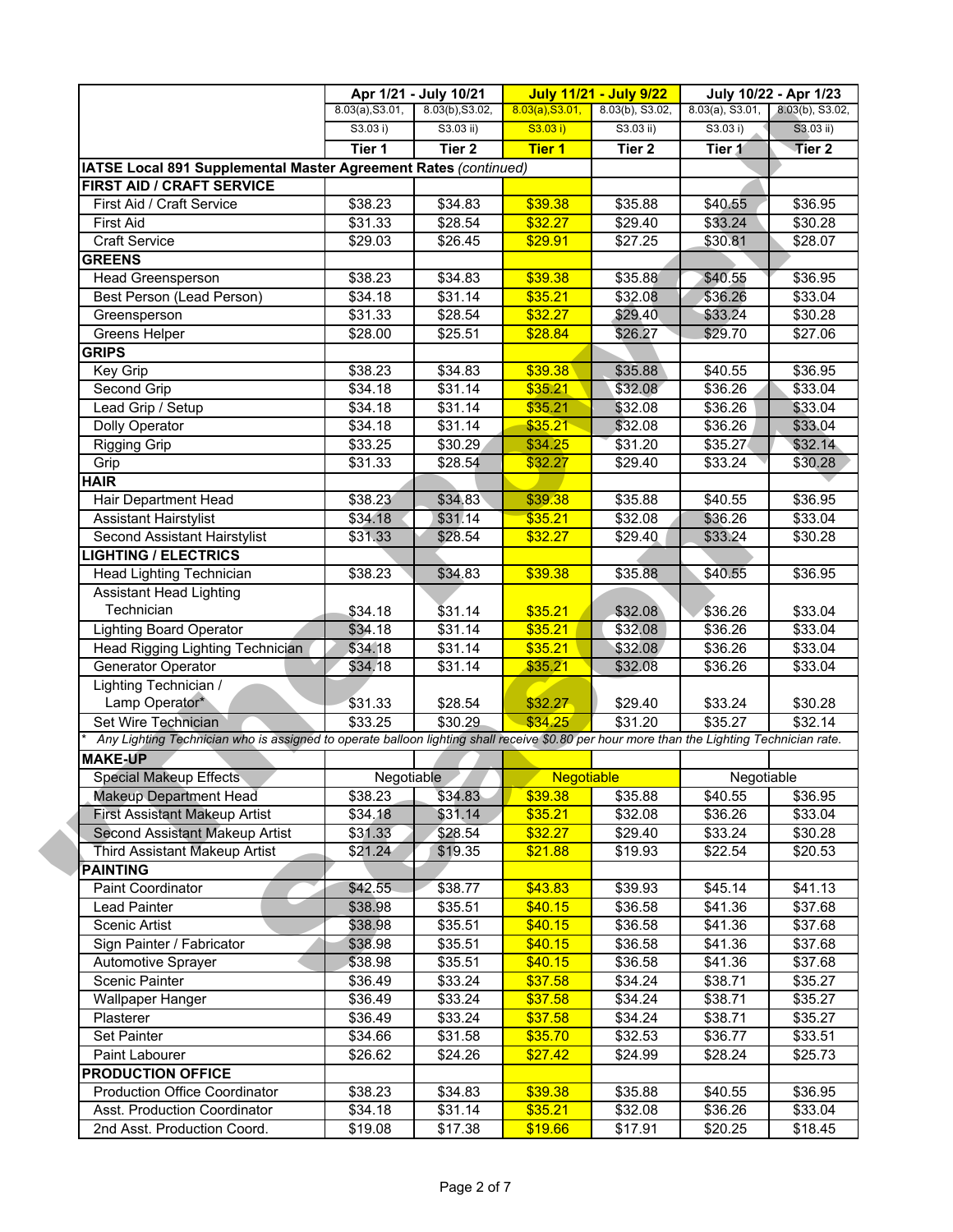|                                                                             |                 | Apr 1/21 - July 10/21 |                 | <b>July 11/21 - July 9/22</b> |                     | July 10/22 - Apr 1/23  |
|-----------------------------------------------------------------------------|-----------------|-----------------------|-----------------|-------------------------------|---------------------|------------------------|
|                                                                             | 8.03(a), S3.01, | 8.03(b), S3.02,       | 8.03(a), S3.01, | 8.03(b), S3.02,               | $8.03(a)$ , S3.01,  | 8.03(b), S3.02,        |
|                                                                             | S3.03 i)        | $S3.03$ ii)           | S3.03 i)        | S3.03 ii)                     | S3.03 i)            | $S3.03$ ii)            |
|                                                                             | Tier 1          | Tier <sub>2</sub>     | <b>Tier 1</b>   | Tier 2                        | Tier 1              | Tier 2                 |
| IATSE Local 891 Supplemental Master Agreement Rates (continued)             |                 |                       |                 |                               |                     |                        |
| <b>PROPS</b>                                                                |                 |                       |                 |                               |                     |                        |
| <b>Property Master</b>                                                      | \$38.23         | \$34.83               | \$39.38         | \$35.88                       | \$40.55             | \$36.95                |
| <b>Assistant Property Master</b>                                            | \$37.30         | \$33.98               | \$38.41         | \$35.00                       | \$39.56             | \$36.05                |
| Props Buyer                                                                 | \$34.04         | \$31.01               | \$35.06         | \$31.94                       | \$36.11             | \$32.90                |
| Props                                                                       | \$31.33         | \$28.54               | \$32.27         | \$29.40                       | \$33.24             | \$30.28                |
| <b>SCRIPT SUPERVISORS / CONTINUITY COORDINATOR</b>                          |                 |                       |                 |                               |                     |                        |
| Script Supevisor /                                                          |                 |                       |                 |                               |                     |                        |
| Continuity Coord.                                                           | \$38.23         | \$34.83               | \$39.38         | \$35.88                       | \$40.55             | \$36.95                |
| Assistant to Script Supervisor /                                            |                 |                       |                 |                               |                     |                        |
| <b>Continuity Coordinator</b>                                               | \$21.56         | \$19.65               | \$22.21         | \$20.24                       | \$22.88             | \$20.84                |
| <b>SET DECORATING</b>                                                       |                 |                       |                 |                               |                     |                        |
| <b>Set Decorator</b>                                                        | \$38.23         | \$34.83               | \$39.38         | \$35.88                       | \$40.55             | \$36.95                |
| <b>Assistant Set Decorator</b>                                              | \$35.46         | \$32.31               | \$36.52         | \$33.28                       | \$37.62             | \$34.28                |
| Set Buyer                                                                   | \$33.25         | \$30.29               | \$34.25         | \$31.20                       | \$35.27             | \$32.14                |
| <b>Lead Dresser</b>                                                         | \$32.26         | \$29.39               | \$33.23         | \$30.27                       | \$34.23             | \$31.18                |
| On-Set Dresser                                                              | \$32.26         | \$29.39               | \$33.23         | \$30.27                       | \$34.23             | \$31.18                |
| <b>Set Dresser</b>                                                          | \$31.33         | \$28.54               | \$32.27         | \$29.40                       | \$33.24             | \$30.28                |
| Draper / Upholsterer                                                        | \$31.33         | \$28.54               | \$32.27         | \$29.40                       | \$33.24             | \$30.28                |
| Assistant Set Dresser                                                       | \$25.97         | \$23.67               | \$26.76         | \$24.38                       | \$27.56             | \$25.11                |
| <b>SOUND</b>                                                                |                 |                       |                 |                               |                     |                        |
| Mixer (Production and Dubbing)                                              | \$49.74         | \$45.32               | \$51.24         | \$46.68                       | \$52.78             | \$48.08                |
| <b>Boom Operator</b>                                                        | \$41.80         | \$38.08               | \$43.05         | \$39.22                       | \$44.33             | \$40.39                |
| Sound Assistant                                                             | \$31.33         | \$28.54               | \$32.27         | \$29.40                       | \$33.24             | \$30.28                |
| Public Address Operator                                                     | \$31.33         | \$28.54               | \$32.27         | \$29.40                       | \$33.24             | \$30.28                |
| Playback Operator                                                           | \$31.33         | \$28.54               | \$32.27         | \$29.40                       | $\overline{$33.24}$ | \$30.28                |
| Sound Maintenance                                                           | \$31.33         | \$28.54               | \$32.27         | \$29.40                       | \$33.24             | \$30.28                |
| <b>SPECIAL EFFECTS</b>                                                      |                 |                       |                 |                               |                     |                        |
| Special Effects Coordinator                                                 | \$42.26         | \$38.51               | \$43.53         | \$39.66                       | \$44.84             | \$40.85                |
| <b>First Assistant Special Effects</b>                                      | \$38.23         | \$34.83               | \$39.38         | \$35.88                       | \$40.55             | \$36.95                |
| <b>Special Effects Assistant</b>                                            | \$33.25         | \$30.29               | \$34.25         | \$31.20                       | \$35.27             | \$32.14                |
| Special Effects Labourer                                                    | \$26.62         | \$24.26               | \$27.42         | \$24.99                       | \$28.24             | \$25.73                |
| <b>VIDEO</b>                                                                |                 |                       |                 |                               |                     |                        |
| Video Sound Mixer                                                           | \$38.23         | \$34.83               | \$39.38         | \$35.88                       | \$40.55             | \$36.95                |
| <b>Video Lighting Director</b>                                              | \$38.23         | \$34.83               | \$39.38         | \$35.88                       | \$40.55             | \$36.95                |
| <b>Video Script Supervisor</b>                                              | \$38.23         | \$34.83               | \$39.38         | \$35.88                       | \$40.55             | \$36.95                |
| Colourist                                                                   | \$38.23         | \$34.83               | \$39.38         | \$35.88                       | \$40.55             | \$36.95                |
| <b>VISUAL EFFECTS</b>                                                       |                 |                       |                 |                               |                     |                        |
| VFX Artists (Weekly Flat Rate - up to 12 Hours/Day)                         |                 |                       |                 |                               |                     |                        |
| VFX Artist - Level 1                                                        | \$1,883.14      | \$1,883.14            | \$1,939.63      | \$1,939.63                    | \$1,997.82          | \$1,997.82             |
| VFX Artist - Level 2                                                        | \$1,748.63      | \$1,748.63            | \$1,801.09      | \$1,801.09                    | \$1,855.12          | \$1,855.12             |
| VFX Artist - Level 3                                                        | \$1,436.51      | \$1,436.51            | \$1,479.61      | \$1,479.61                    | \$1,524.00          | \$1,524.00             |
| VFX Technicians (Weekly Flat Rate - up to 12 Hours/Day)                     |                 |                       |                 |                               |                     |                        |
| VFX Technician - Level 1                                                    | \$1,748.63      | \$1,748.63            | \$1,801.09      | \$1,801.09                    | \$1,855.12          | \$1,855.12             |
| VFX Technician - Level 2                                                    | \$1,436.51      | \$1,436.51            | \$1,479.61      | \$1,479.61                    | \$1,524.00          | $\overline{$}1,524.00$ |
| VFX Artists (Hourly rate for overtime purposes)                             |                 |                       |                 |                               |                     |                        |
| VFX Artist - Level 1                                                        | \$26.90         | \$26.90               | \$27.71         | \$27.71                       | \$28.54             | \$28.54                |
| VFX Artist - Level 2                                                        |                 | \$24.98               | \$25.73         | \$25.73                       |                     | \$26.50                |
|                                                                             | \$24.98         |                       |                 |                               | \$26.50             |                        |
| VFX Artist - Level 3<br>VFX Technicians (Hourly rate for overtime purposes) | \$20.52         | \$20.52               | \$21.14         | \$21.14                       | \$21.77             | \$21.77                |
|                                                                             |                 |                       |                 |                               |                     |                        |
| VFX Technician - Level 1                                                    | \$24.98         | \$24.98               | \$25.73         | \$25.73                       | \$26.50             | \$26.50                |
| VFX Technician - Level 2                                                    | \$20.52         | \$20.52               | \$21.14         | \$21.14                       | \$21.77             | \$21.77                |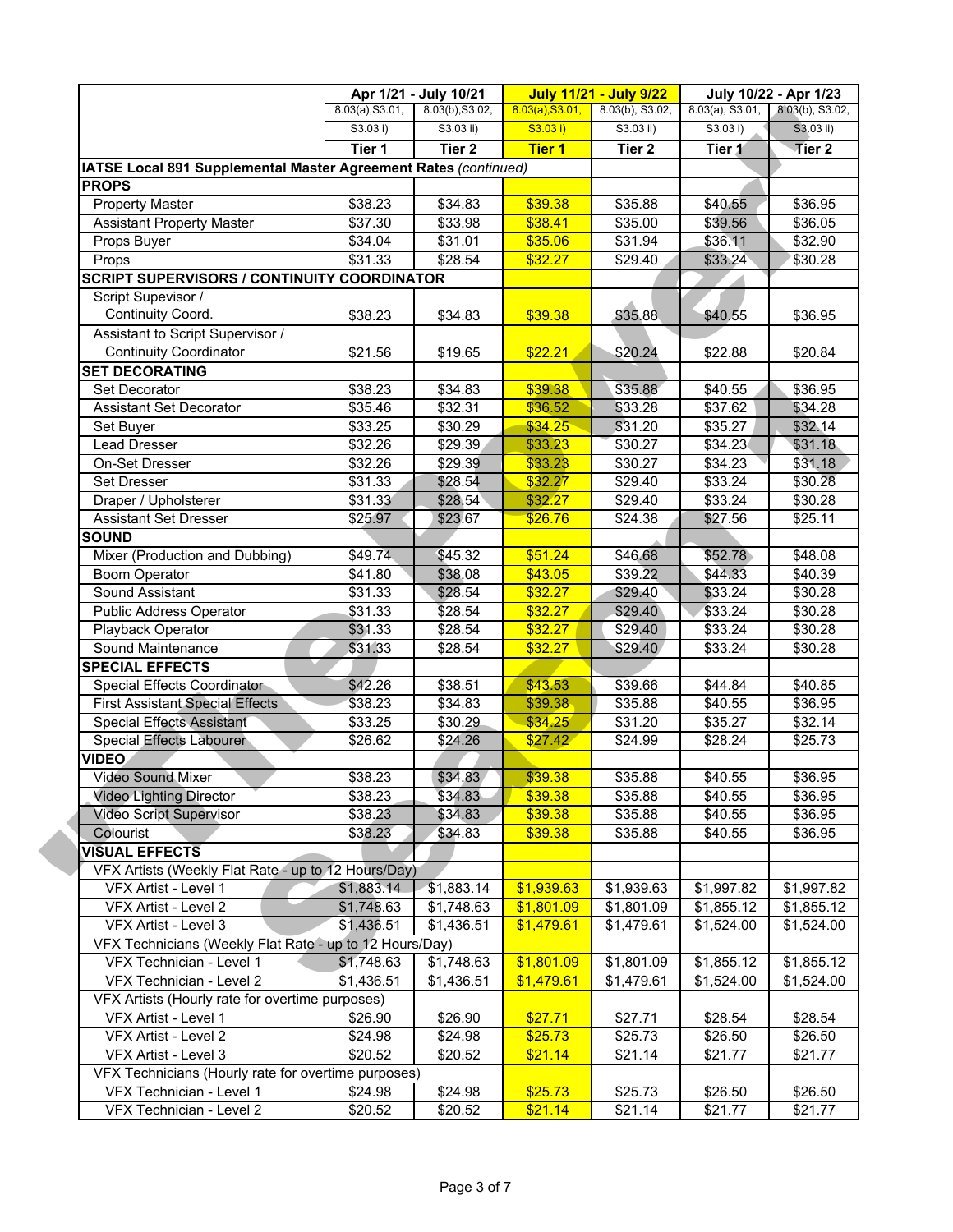|                                                         | 8.03(a), S3.01,<br>S3.03 i) | 8.03(b), S3.02,<br>$S3.03$ ii) | 8.03(a), S3.01,<br>S3.03 i) | $8.03(b)$ , S3.02,<br>$S3.03$ ii) | $8.03(a)$ , S3.01,<br>S3.03 i) | 8.03(b), S3.02,<br>$S3.03$ ii) |
|---------------------------------------------------------|-----------------------------|--------------------------------|-----------------------------|-----------------------------------|--------------------------------|--------------------------------|
|                                                         | Tier 1                      | Tier <sub>2</sub>              | <b>Tier 1</b>               | Tier 2                            | Tier 1                         | Tier <sub>2</sub>              |
| Teamsters Local 155 Supplemental Master Agreement Rates |                             |                                |                             |                                   |                                |                                |
| <b>Transportation Coordinator</b>                       | \$35.94                     | \$32.74                        | \$37.02                     | \$33.73                           | \$38.12                        | \$34.74                        |
| Driver Captain                                          | \$33.57                     | \$30.59                        | \$34.58                     | \$31.50                           | \$35.61                        | \$32.45                        |
| Co-Captain                                              | \$32.79                     | \$29.87                        | \$33.77                     | \$30.77                           | \$34.79                        | \$31.69                        |
| Tractor Trailer (Prod. Van)                             | \$33.29                     | \$30.33                        | \$34.29                     | \$31.24                           | \$35.32                        | \$32.18                        |
| Special Equipment Driver*                               | \$33.29                     | \$30.33                        | \$34.29                     | \$31.24                           | \$35.32                        | \$32.18                        |
| Camera Car Driver**                                     | \$32.79                     | \$29.87                        | \$33.77                     | \$30.77                           | \$34.79                        | \$31.69                        |
| Catering Vehicle Operator -                             |                             |                                |                             |                                   |                                |                                |
| Cook                                                    | \$32.79                     | \$29.87                        | \$33.77                     | \$30.77                           | \$34.79                        | \$31.69                        |
| Asst. Catering Vehicle                                  |                             |                                |                             |                                   |                                |                                |
| Operator - Cook                                         | \$30.91                     | \$28.16                        | \$31.83                     | \$29.00                           | \$32.79                        | \$29.87                        |
| Bus Driver (Class #2)                                   | \$32.16                     | \$29.30                        | \$33.12                     | \$30.18                           | \$34.11                        | \$31.08                        |
| <b>Set Decorator Driver</b>                             | \$32.16                     | \$29.30                        | \$33.12                     | \$30.18                           | \$34.11                        | \$31.08                        |
| <b>Construction Driver</b>                              | \$32.16                     | \$29.30                        | \$33.12                     | \$30.18                           | \$34.11                        | \$31.08                        |
| Mini Bus Driver (Class #4)                              | \$31.73                     | \$28.91                        | \$32.68                     | \$29.77                           | \$33.66                        | \$30.67                        |
| Truck Driver - Over 1 Ton                               | \$31.73                     | \$28.91                        | \$32.68                     | \$29.77                           | \$33.66                        | \$30.67                        |
| Fork Lift Driver                                        | \$31.73                     | \$28.91                        | \$32.68                     | \$29.77                           | \$33.66                        | \$30.67                        |
| Car Chauffeur and/or                                    |                             |                                |                             |                                   |                                |                                |
| <b>Econoline Truck Driver</b>                           | \$31.51                     | \$28.71                        | \$32.45                     | \$29.57                           | \$33.43                        | \$30.45                        |
| Stunt and/or Blind Driver ***                           | Negotiable                  |                                | Negotiable                  |                                   | Negotiable                     |                                |
| Auto Service                                            |                             |                                |                             |                                   |                                |                                |
| (other than Auto Mech.)                                 | \$30.90                     | \$28.15                        | \$31.82                     | \$29.00                           | \$32.78                        | \$29.86                        |
| Automotive Mechanic                                     | \$32.79                     | \$29.87                        | \$33.77                     | \$30.77                           | \$34.79                        | \$31.69                        |
| Automotive Wrangler /                                   |                             |                                |                             |                                   |                                |                                |
| Picture Car Coordinator                                 | \$33.44                     | \$30.46                        | \$34.43                     | \$31.37                           | \$35.47                        | \$32.32                        |
| Dispatcher                                              | \$31.81                     | \$28.98                        | \$32.76                     | \$29.85                           | \$33.74                        | \$30.74                        |
| Head Wrangler                                           | \$32.43                     | \$29.54                        | \$33.40                     | \$30.43                           | \$34.40                        | \$31.34                        |
| Wrangler                                                | \$31.51                     | \$28.71                        | \$32.45                     | \$29.57                           | \$33.43                        | \$30.45                        |
| Wrangler (Pick Up)                                      | \$41.45                     | \$37.76                        | \$42.69                     | \$38.89                           | \$43.97                        | \$40.06                        |
| Wrangler (Braider)                                      | \$34.83                     | \$31.73                        | \$35.87                     | \$32.69                           | \$36.95                        | \$33.67                        |
| Trainers (Domestic Livestock)                           | Negotiable                  |                                | Negotiable                  |                                   | Negotiable                     |                                |
| Trainers (Stable)                                       | \$38.85                     | \$35.40                        | \$40.02                     | \$36.47                           | \$41.22                        | \$37.56                        |
| <b>Wild Animal Trainers</b>                             | \$38.85                     | \$35.40                        | \$40.02                     | \$36.47                           | $\sqrt{$41.22}$                | \$37.56                        |
| <b>Wild Animal Handlers</b>                             | \$35.09                     | \$31.97                        | \$36.14                     | \$32.93                           | \$37.22                        | \$33.92                        |
| Dog Trainer****                                         | \$35.09                     | \$31.97                        | \$36.14                     | \$32.93                           | \$37.22                        | \$33.92                        |
| Dog Handler****                                         | \$31.51                     | \$28.71                        | \$32.45                     | \$29.57                           | \$33.43                        | \$30.45                        |
| Swamper                                                 | \$26.90                     | \$24.51                        | \$27.71                     | \$25.25                           | \$28.54                        | \$26.00                        |
| Marine Coordinator*****                                 | \$32.79                     | \$29.87                        | \$33.77                     | \$30.77                           | \$34.79                        | \$31.69                        |
| Boat Operator*****                                      | \$32.16                     | \$29.30                        | \$33.12                     | $\overline{$}30.18$               | \$34.11                        | \$31.08                        |
| Safety Diver******                                      | \$32.79                     | \$29.87                        | \$33.77                     | \$30.77                           | \$34.79                        | \$31.69                        |
| Security Captain*******                                 | \$25.95                     | \$23.73                        | \$26.70                     | \$24.41                           | \$27.47                        | \$25.12                        |
| <b>Security Personnel</b>                               | \$24.95                     | \$22.73                        | \$25.70                     | \$23.41                           | \$26.47                        | \$24.12                        |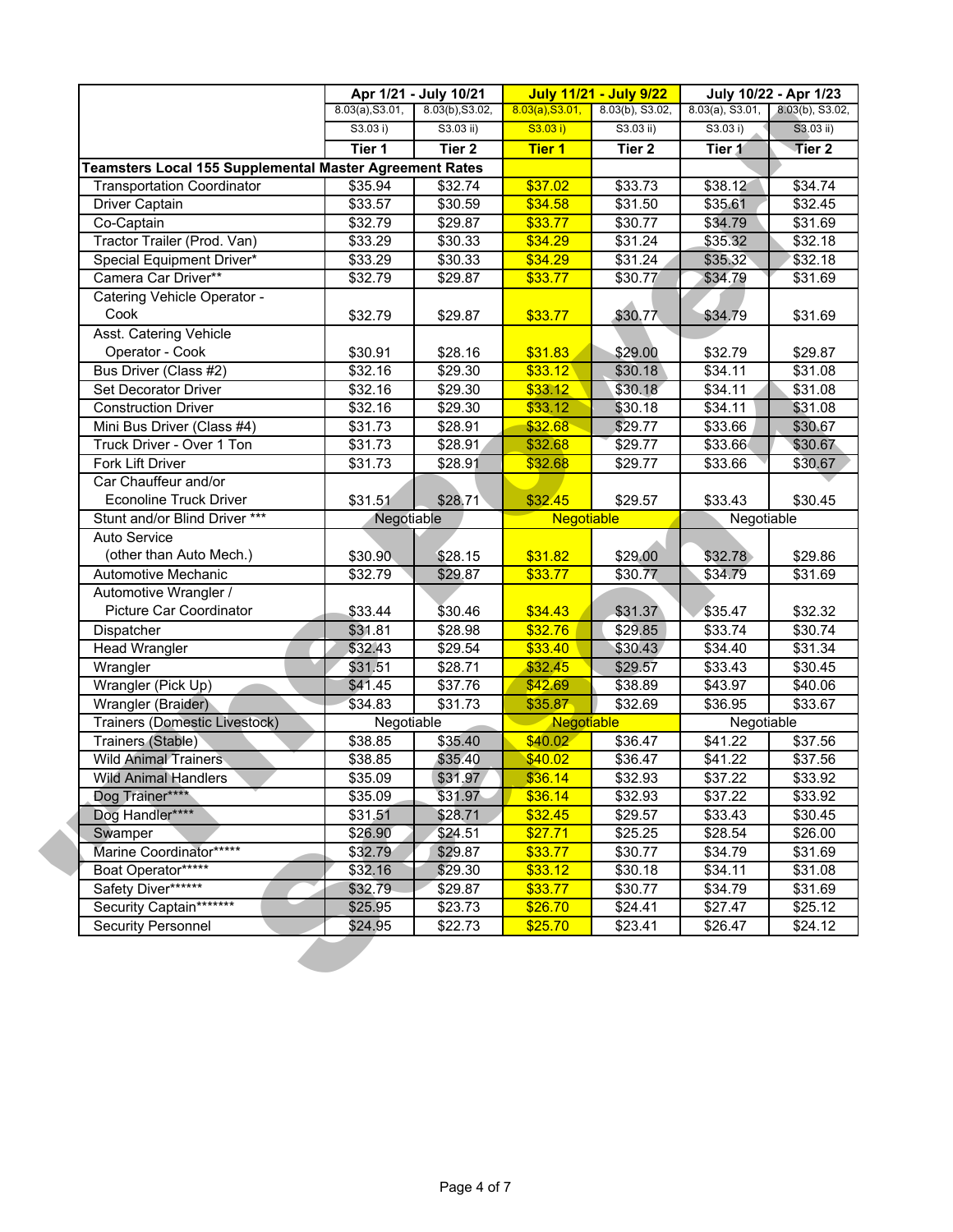|     |                                                                                                                                                                                                                                                                                                                                                                                                                                                                                                                                                                                                                                                                                                                                                                                                                                                                                                                                                                                                                                                                                                                                                                                                                                                                                                                                                                                                                                                                                                                                                                                                                                                                                                                                                                                                                                                                                                                                                                                                                                                                                                                                                                                                                                                                                                                                                                                                                                                                                                                                                                                                                                                                                                                                                                                       | Apr 1/21 - July 10/21<br>8.03(b), S3.02,<br>8.03(a), S3.01, |                   | <b>July 11/21 - July 9/22</b><br>8.03(a), S3.01,<br>$8.03(b)$ , S3.02, |           | July 10/22 - Apr 1/23<br>$8.03(a)$ , S3.01, |                                |
|-----|---------------------------------------------------------------------------------------------------------------------------------------------------------------------------------------------------------------------------------------------------------------------------------------------------------------------------------------------------------------------------------------------------------------------------------------------------------------------------------------------------------------------------------------------------------------------------------------------------------------------------------------------------------------------------------------------------------------------------------------------------------------------------------------------------------------------------------------------------------------------------------------------------------------------------------------------------------------------------------------------------------------------------------------------------------------------------------------------------------------------------------------------------------------------------------------------------------------------------------------------------------------------------------------------------------------------------------------------------------------------------------------------------------------------------------------------------------------------------------------------------------------------------------------------------------------------------------------------------------------------------------------------------------------------------------------------------------------------------------------------------------------------------------------------------------------------------------------------------------------------------------------------------------------------------------------------------------------------------------------------------------------------------------------------------------------------------------------------------------------------------------------------------------------------------------------------------------------------------------------------------------------------------------------------------------------------------------------------------------------------------------------------------------------------------------------------------------------------------------------------------------------------------------------------------------------------------------------------------------------------------------------------------------------------------------------------------------------------------------------------------------------------------------------|-------------------------------------------------------------|-------------------|------------------------------------------------------------------------|-----------|---------------------------------------------|--------------------------------|
|     |                                                                                                                                                                                                                                                                                                                                                                                                                                                                                                                                                                                                                                                                                                                                                                                                                                                                                                                                                                                                                                                                                                                                                                                                                                                                                                                                                                                                                                                                                                                                                                                                                                                                                                                                                                                                                                                                                                                                                                                                                                                                                                                                                                                                                                                                                                                                                                                                                                                                                                                                                                                                                                                                                                                                                                                       | S3.03 i)                                                    | $S3.03$ ii)       | S3.03 i)                                                               | S3.03 ii) | S3.03 i)                                    | 8.03(b), S3.02,<br>$S3.03$ ii) |
|     |                                                                                                                                                                                                                                                                                                                                                                                                                                                                                                                                                                                                                                                                                                                                                                                                                                                                                                                                                                                                                                                                                                                                                                                                                                                                                                                                                                                                                                                                                                                                                                                                                                                                                                                                                                                                                                                                                                                                                                                                                                                                                                                                                                                                                                                                                                                                                                                                                                                                                                                                                                                                                                                                                                                                                                                       | Tier 1                                                      | Tier <sub>2</sub> | <b>Tier 1</b>                                                          | Tier 2    | Tier 1                                      | Tier 2                         |
|     | Teamsters Local 155 Supplemental Master Agreement Rates (continued)                                                                                                                                                                                                                                                                                                                                                                                                                                                                                                                                                                                                                                                                                                                                                                                                                                                                                                                                                                                                                                                                                                                                                                                                                                                                                                                                                                                                                                                                                                                                                                                                                                                                                                                                                                                                                                                                                                                                                                                                                                                                                                                                                                                                                                                                                                                                                                                                                                                                                                                                                                                                                                                                                                                   |                                                             |                   |                                                                        |           |                                             |                                |
| (i) | * Special Equipment Drivers shall include drivers of:<br>(a) Boom trucks and hi-lifts when boom or lift operates from same motor that operates vehicles.<br>(b) Heavy duty tractors with accessory equipment such as shovels, excavators, etc.<br>(c) Sweepers, water wagons, etc., truckaways, 4-up team (one man).<br>(d) The operation of motor driven winch except when used for purpose of loading or unloading the vehicle<br>from which it operates.<br>(e) Steam shovels, heavy industrial cranes, i.e., Lorain, Bay Cities, Bulldozer crawler tractors D6 or larger,<br>LeTourneau or similar equipment over 5 yards, self-propelled motor patrol blade 10' or larger, roustabout,<br>6-up team (one man) \$1.40 per hour additional.<br>(f) Hair-make up/wardrobe combination units, Honeywagons combination units, Starwagons combination<br>units 65' or over.<br>(g) Camera Truck Crane, "Blue Goose." When a fork lift is used for the same purpose as a "Blue Goose,"<br>the Blue Goose rate shall apply.<br>(h) Pettebone-Mulliken, Coles, Hendys or similar type small cranes, bulldozer crawler tractors smaller than<br>D6, Le Tourneau or similar equipment 5 yards and under, self-propelled motor patrol blade under 10',<br>\$0.70 per hour additional.<br>Drivers shall be paid at the Special Equipment rate when hauling four (4) pounds or more of Class A or B<br>explosives other than such materials as have been classified as either special or common fireworks by<br>Transport Canada or the Remedial Services Specialist. (Dangerous Goods Certificate required.)<br>The Special Equipment rate shall be paid when either special or common fireworks in quantities of more than 500 pounds<br>are to be hauled or when a licensed powder man is required to handle the material. A powder man is required under the<br>classification of the risk.<br>** Shall include drivers of any motor vehicles used in running shots in tandem to the camera car. Rate does not apply when<br>camera car is merely moved around the studio, such as when it is taken to a location or moving it to the gasoline pump. On<br>distant location the camera car rate shall be applicable on any day it is operated by its driver but not on days when such<br>driver only operates equipment not classified as special equipment<br>*** In the event a stunt or "blind" driver has not completed the driver's individual negotiations at the completion of the day's<br>work and further negotiations are necessary, the driver may be represented by an authorized representative of the Union to<br>complete such negotiations.<br>**** Company may require party furnishing smaller wild animals or dogs to deliver to the studio. Compensation time of Wild |                                                             |                   |                                                                        |           |                                             |                                |
|     | Animal Trainer or Wild Animal Handler or of Dog Trainer or Dog Handler to begin and end at the studio; however, if such<br>Trainer or Handler is not the owner of the smaller wild animals or the dogs, compensation time shall be paid from and to the<br>compound or kennel. If such Trainer or Handler is not the owner of the smaller wild animals or the dogs but supplies the car<br>used for transporting them, the Trainer shall be paid an allowance of \$0.35 per km for such transportation.                                                                                                                                                                                                                                                                                                                                                                                                                                                                                                                                                                                                                                                                                                                                                                                                                                                                                                                                                                                                                                                                                                                                                                                                                                                                                                                                                                                                                                                                                                                                                                                                                                                                                                                                                                                                                                                                                                                                                                                                                                                                                                                                                                                                                                                                               |                                                             |                   |                                                                        |           |                                             |                                |
|     | ***** Marine Coordinators and Boat Operators will be covered under the jurisdiction and terms and conditions of this<br>Agreement. Selection of Marine Coordinators and Operators from the Union will be at the discretion of the Company.                                                                                                                                                                                                                                                                                                                                                                                                                                                                                                                                                                                                                                                                                                                                                                                                                                                                                                                                                                                                                                                                                                                                                                                                                                                                                                                                                                                                                                                                                                                                                                                                                                                                                                                                                                                                                                                                                                                                                                                                                                                                                                                                                                                                                                                                                                                                                                                                                                                                                                                                            |                                                             |                   |                                                                        |           |                                             |                                |
|     | Movement of boats from one port to another port will not be covered by the terms of this Agreement.                                                                                                                                                                                                                                                                                                                                                                                                                                                                                                                                                                                                                                                                                                                                                                                                                                                                                                                                                                                                                                                                                                                                                                                                                                                                                                                                                                                                                                                                                                                                                                                                                                                                                                                                                                                                                                                                                                                                                                                                                                                                                                                                                                                                                                                                                                                                                                                                                                                                                                                                                                                                                                                                                   |                                                             |                   |                                                                        |           |                                             |                                |

*\*\*\*\*\*\*\* Security Captain . The Security Captain rate shall be \$1.00 per hour more than the Security Personnel rate.*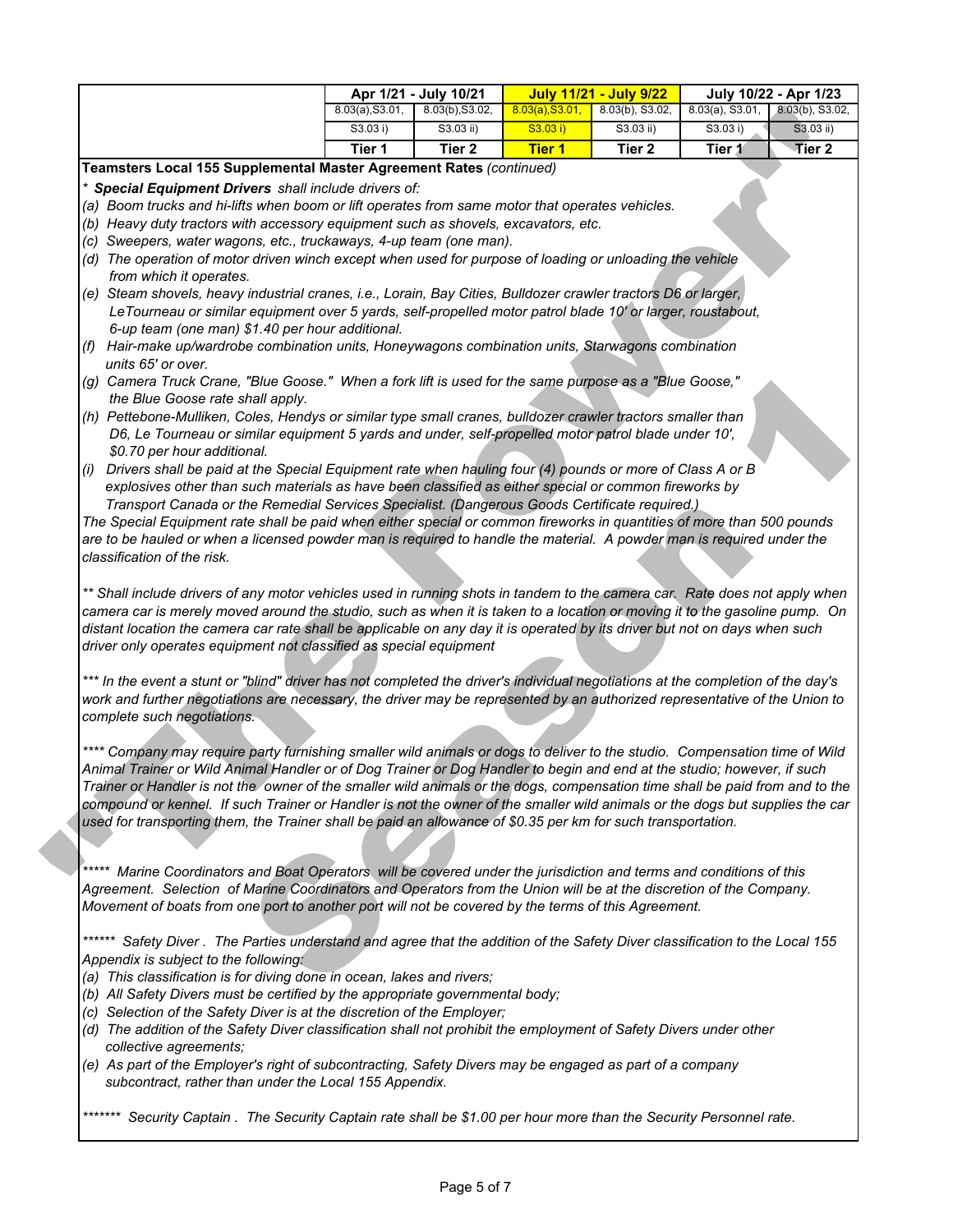|                                                                                                       |                                 | Apr 1/21 - July 10/21   | <b>July 11/21 - July 9/22</b><br>July 10/22 - Apr 1/23 |                                       |                                 |                   |
|-------------------------------------------------------------------------------------------------------|---------------------------------|-------------------------|--------------------------------------------------------|---------------------------------------|---------------------------------|-------------------|
|                                                                                                       | 8.03(a), S3.01,                 | 8.03(b), S3.02,         | 8.03(a), S3.01,                                        | $8.03(b)$ , S3.02,                    | $8.03(a)$ , S3.01,              | 8.03(b), S3.02,   |
|                                                                                                       | S3.03 i)                        | $S3.03$ ii)             | S3.03 i)                                               | $S3.03$ ii)                           | S3.03 i)                        | $S3.03$ ii)       |
|                                                                                                       | Tier 1                          | Tier <sub>2</sub>       | <b>Tier 1</b>                                          | Tier 2                                | Tier 1                          | Tier <sub>2</sub> |
| ICG Local 669 Supplemental Master Agreement Rates                                                     |                                 |                         |                                                        |                                       |                                 |                   |
| <b>HOURLY</b>                                                                                         |                                 |                         |                                                        |                                       |                                 |                   |
| Director of Photography                                                                               | \$102.03                        | \$92.96                 | \$105.09                                               | \$95.75                               | \$108.24                        | \$98.62           |
| Operator                                                                                              | 367.81                          | \$61.78                 | \$69.84                                                | \$63.63                               | \$71.94                         | \$65.54           |
| <b>First Assistant</b>                                                                                | \$50.94                         | \$46.41                 | \$52.47                                                | \$47.81                               | \$54.05                         | \$49.24           |
| Second Assistant                                                                                      | \$35.87                         | \$32.69                 | \$36.95                                                | \$33.67                               | \$38.06                         | \$34.68           |
| Stills Photographer I                                                                                 | \$59.64                         | \$54.34                 | \$61.43                                                | \$55.97                               | \$63.28                         | \$57.65           |
| Stills Photographer 2                                                                                 | \$89.46                         | \$81.51                 | \$92.15                                                | \$83.96                               | \$94.92                         | \$86.48           |
| Camera Utility Person                                                                                 | Negotiable                      |                         | <b>Negotiable</b>                                      |                                       | Negotiable                      |                   |
| Film Loader                                                                                           | Negotiable                      |                         | <b>Negotiable</b>                                      |                                       | Negotiable                      |                   |
| Trainee                                                                                               |                                 | No Less than            |                                                        | No Less than                          |                                 | No Less than      |
|                                                                                                       | Provincial Minimum <sup>1</sup> |                         |                                                        | <b>Provincial Minimum<sup>1</sup></b> | Provincial Minimum <sup>1</sup> |                   |
| Motion Picture Video Coord.                                                                           | \$39.89                         | \$36.34                 | \$41.09                                                | \$37.43                               | \$42.32                         | \$38.56           |
| Motion Picture Video Asst. 1                                                                          | \$29.96                         | \$27.30                 | \$30.86                                                | \$28.12                               | \$31.79                         | \$28.96           |
| Motion Picture Video Asst. 2                                                                          | \$22.51                         | \$20.51                 | \$23.18                                                | \$21.12                               | \$23.88                         | \$21.75           |
| Digital Imaging Technician                                                                            | \$50.94                         | \$46.41                 | \$52.47                                                | \$47.81                               | \$54.05                         | \$49.24           |
| Digital Utility Person                                                                                | Negotiable                      |                         | Negotiable                                             |                                       | Negotiable                      |                   |
| Electronic Director of                                                                                |                                 |                         |                                                        |                                       |                                 |                   |
| Photography                                                                                           | \$74.68                         | \$68.04                 | \$76.92                                                | \$70.09                               | \$79.23                         | \$72.18           |
| Electronic Camera Operator                                                                            | \$55.98                         | \$51.00                 | \$57.66                                                | \$52.54                               | \$59.39                         | \$54.11           |
| Electronic Camera Assistant                                                                           | \$37.33                         | \$34.01                 | \$38.45                                                | \$35.03                               | \$39.60                         | \$36.08           |
| Drone Operator                                                                                        | Negotiable                      |                         | Negotiable                                             |                                       | Negotiable                      |                   |
| Drone Camera Operator                                                                                 | \$67.81                         | \$61.78                 | \$69.84                                                | \$63.63                               | \$71.94                         | \$65.54           |
| Drone Camera Assistant                                                                                | \$50.94                         | \$46.41                 | \$52.47                                                | \$47.81                               | \$54.05                         | \$49.24           |
| <b>PUBLICITY</b>                                                                                      |                                 |                         |                                                        |                                       |                                 |                   |
| <b>Senior Unit Publicist</b>                                                                          | \$38.98                         | \$35.51                 | \$40.15                                                | $\overline{$}36.58$                   | \$41.36                         | \$37.68           |
| Junior Unit Publicist                                                                                 | \$26.62                         | \$24.26                 | \$27.42                                                | \$24.99                               | \$28.24                         | \$25.73           |
| WEEKLY (Weekly rates are based on 60 guaranteed hours per week which is equivalent to 70 "pay hours") |                                 |                         |                                                        |                                       |                                 |                   |
| Director of Photography                                                                               | \$6,769.70                      | \$6,167.70              | \$6,972.00                                             | \$6,352.50                            | \$7,181.30                      | \$6,542.90        |
| Operator                                                                                              | \$4,501.70                      | \$4,101.30              | \$4,636.10                                             | \$4,223.80                            | \$4,775.40                      | \$4,351.20        |
| <b>First Assistant</b>                                                                                | \$3,376.80                      | \$3,076.50              | \$3,478.30                                             | \$3,168.90                            | \$3,582.60                      | \$3,264.10        |
| Second Assistant                                                                                      | \$2,382.80                      | \$2,170.70              | \$2,454.20                                             | \$2,235.80                            | \$2,527.70                      | \$2,303.00        |
| Stills Photographer                                                                                   | \$3,691.10                      | \$3,362.80              | \$3,802.40                                             | \$3,464.30                            | \$3,915.80                      | \$3,567.90        |
| Camera Utility Person                                                                                 |                                 | Negotiable              | Negotiable                                             |                                       | Negotiable                      |                   |
| Film Loader                                                                                           | Negotiable                      |                         | <b>Negotiable</b>                                      |                                       | Negotiable                      |                   |
| <b>Trainee</b>                                                                                        |                                 | No Less than            |                                                        | No Less than                          |                                 | No Less than      |
|                                                                                                       | Provincial Minimum <sup>1</sup> |                         |                                                        | <b>Provincial Minimum<sup>1</sup></b> | Provincial Minimum <sup>1</sup> |                   |
| Motion Picture Video Coord.                                                                           |                                 | $$2,646.70$ $$2,411.50$ | \$2,725.80                                             | \$2,483.60                            | \$2,807.70                      | \$2,558.50        |
| Motion Picture Video Asst. 1                                                                          | \$1,988.00                      | \$1,811.60              | \$2,048.20                                             | \$1,866.20                            | \$2,109.80                      | \$1,922.20        |
| Motion Picture Video Asst. 2                                                                          | \$1,491.00                      | \$1,358.70              | \$1,535.80                                             | \$1,399.30                            | \$1,582.00                      | \$1,441.30        |
| Digital Imaging Technician                                                                            | \$3,376.80                      | \$3,076.50              | \$3,478.30                                             | \$3,168.90                            | \$3,582.60                      | \$3,264.10        |
| <b>Digital Utility Person</b>                                                                         | Negotiable                      |                         | <b>Negotiable</b>                                      |                                       | Negotiable                      |                   |
| Electronic Director of                                                                                |                                 |                         |                                                        |                                       |                                 |                   |
|                                                                                                       |                                 |                         |                                                        |                                       |                                 |                   |
| Photography                                                                                           | \$4,953.20                      | \$4,512.90              | \$5,101.60                                             | \$4,648.00                            | \$5,254.90                      | \$4,788.00        |
| Electronic Camera Operator                                                                            | \$3,717.00                      | \$3,386.60              | \$3,828.30                                             | \$3,488.10                            | \$3,943.10                      | \$3,592.40        |
| Electronic Camera Assistant                                                                           | \$2,477.30                      | \$2,256.80              | \$2,551.50                                             | \$2,324.70                            | \$2,628.50                      | \$2,394.70        |
| Drone Operator                                                                                        | Negotiable                      |                         | <b>Negotiable</b>                                      |                                       | Negotiable                      |                   |
| Drone Camera Operator                                                                                 | \$4,501.70                      | \$4,101.30              | \$4,636.10                                             | \$4,223.80                            | \$4,775.40                      | \$4,351.20        |
| Drone Camera Assistant                                                                                | \$3,376.80                      | \$3,076.50              | \$3,478.30                                             | \$3,168.90                            | \$3,582.60                      | \$3,264.10        |